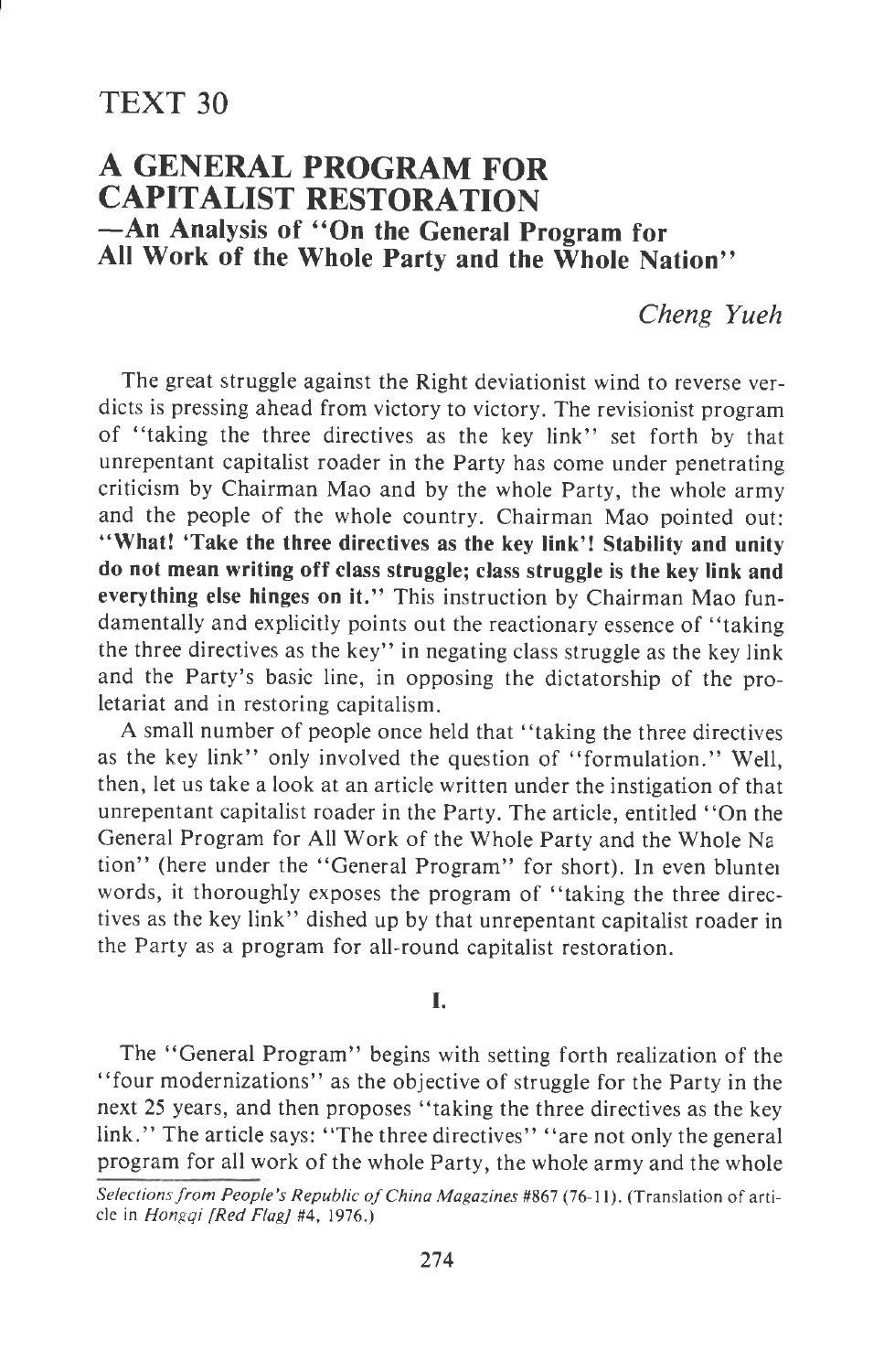nation at present, but also the general work program in the entire course of struggle for fulfilling the grand goal during the next <sup>25</sup> years." This generalization pointedly shows that the program of "taking the three directives as the key link" dished up by that unrepentant capitalist roader in the Party is entirely aimed at countering Chairman Mao's instructions on taking class struggle as the key link and at negating the basic program and basic line of our Party.

What is the basic task for the whole Party and the people of the whole country in the entire historical period of socialism, including the coming 25 years? Our Party's Constitution in its "First Chapter-General Principles" clearly provides: "The basic program of the Communist Party of China is the complete overthrow of the bourgeoisie and all other exploiting classes, the establishment of the dictatorship of the proletariat in place of the dictatorship of the bourgeoisie and the triumph of socialism over capitalism. The ultimate aim of the Party is the realization of communism." To fulfill this basic program of our Party, Chairman Mao has set forth the Party's basic line for the entire historical period of socialism, that is: "Socialist society covers a fairly long historical period. In the historical period of socialism, there are still classes, class contradictions and class struggle, there is the struggle between the socialist road and the capitalist road, and there is the danger of capitalist restoration. We must recognize the protracted and complex nature of this struggle. We must heighten our vigilance. We must conduct socialist education. We must correctly understand and handle class contradictions and class struggle, distinguish the contradictions between ourselves and the enemy from those among the people and handle them correctly. Otherwise <sup>a</sup> socialist country like ours will turn into its opposite and degenerate, and a capitalist restoration will take place. From now on we must remind ourselves of this every year, every month and every day so that we can retain a rather sober understanding of this problem and have <sup>a</sup> Marxist-Leninist line." Therefore, the basic task for the whole Party and the people of the whole country not only at present but also throughout the entire historical period of socialism, including the next 25 years, is to fight for nothing but the realization of our Party's basic program and the execution of its basic line. Should we develop the national economy? Should we achieve all-round modernization of agriculture, industry, national defense, and science and technology in two stages before the end of this century? Of course we should! However, this is only a task we should fulfill in order to realize the basic program of our Party. Although it is a magnificent task, it is not the basic task of the Party, still less the whole task of our Party. Originally the "four modernizations" were set forth as a plan in connection with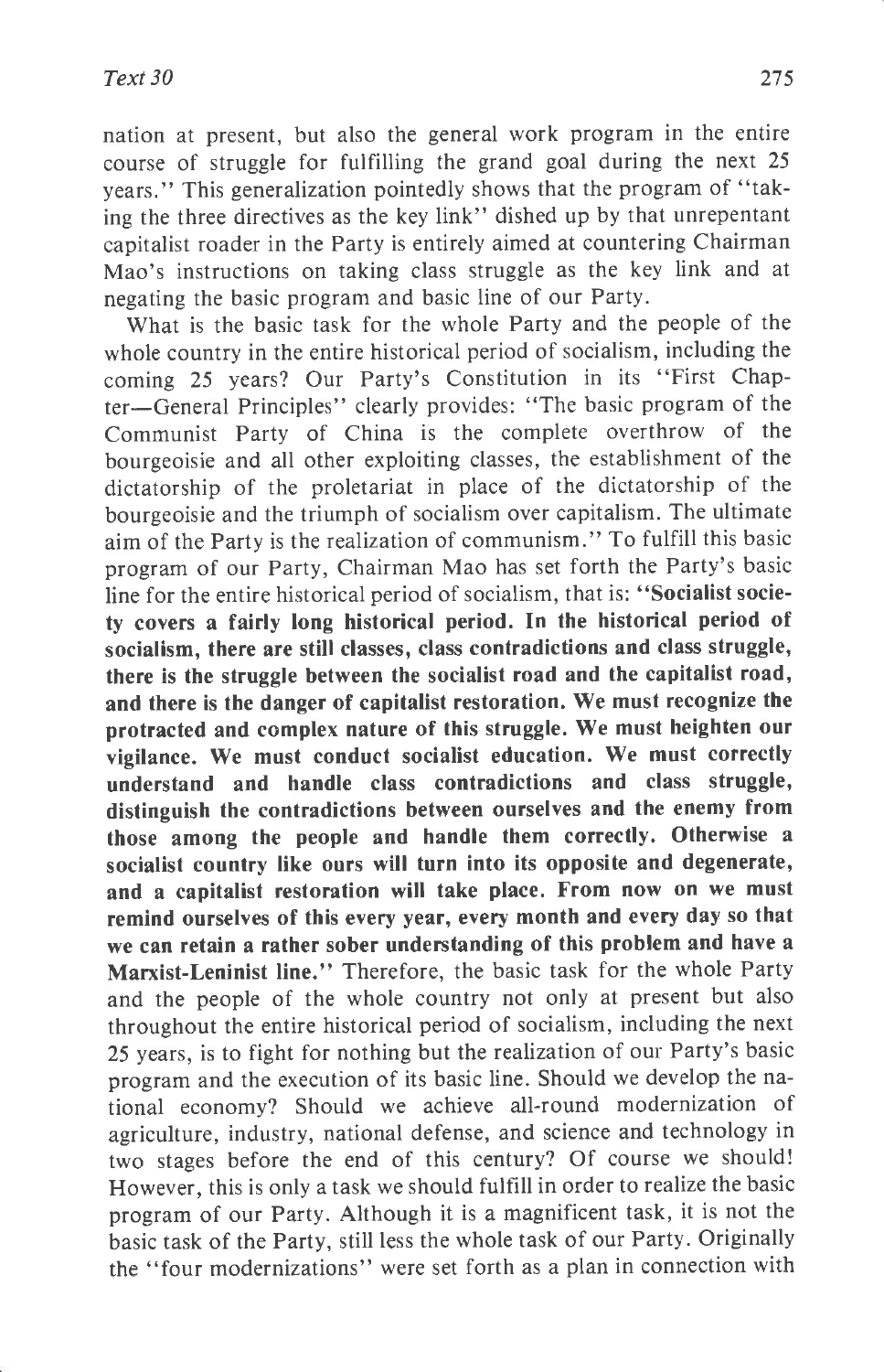the task of developing the national economy. However, to pull off <sup>a</sup> monumental hoax, the "General Program" sets forth the realization of "four modernizations" as a major premise for all work both at present and in the next 25 years, a premise on which all of our work must be based. This fully shows that, in the eyes of that unrepentant capitalist roader in the Party, at present, the only task is to undertake production and construction, there being no need for class struggle, proletarian revolution and the dictatorship of the proletariat. This then completely negates our Party's basic program and thoroughly tampers with the basic task and the orientation of advance for the whole Party and the people of the whole country.

After setting forth the major premise, a premise which requires no attention to be paid to class struggle and socialist revolution, the "General Program" then goes on the offensive, alleging that "taking the three directives as the key link" is the "general program for all work" not only at present but also in the future, including the next <sup>25</sup> years. Thus, it absurdly regards Chairman Mao's important instructions on such questions as the theory of proletarian dictatorship as something serving only the purpose of achieving the "four modernizations." This is an out-and-out distortion of Chairman Mao's instructions. Those who resort to eclecticism and sophistry are opposed to dialectics and pay no attention to dialectical logic. but that unrepentant capitalist roader in the Party and his "General Program" even make no reference to formal logic or reasoning. On the pretext that "a unified whole cannot be cut apart," he arbitrarily proposed "taking the three directives as the key link" and in no time turned it into a "general program for all work" of the whole Party and the whole country in the coming 25 years. Isn't that imposed on others? It is precisely by using this tactic that that unrepentant capitalist roader in the Party negates class struggle as the key link, rejects the Party's basic line and concocts a revisionist program which is fundamentally antithetical to Chairman Mao's revolutionary line and has nothing to do with Chairman Mao's instructions.

It is not accidental that the "General Program" begins and ends with calling for realization of "four modernizations." Here a question of utmost importance is raised, namely, what historical course China should take in the future, including the next 25 years? We believe that China is now in an important period of historical development: to adhere to Chairman Mao's proletarian revolutionary line, carry the socialist revolution through to the end, build a more prosperous great socialist country and gradually march toward communism, or to practice revisionism, restore the old order and take the beaten track of Soviet socialimperialism? The next several decades will certainly be a period marked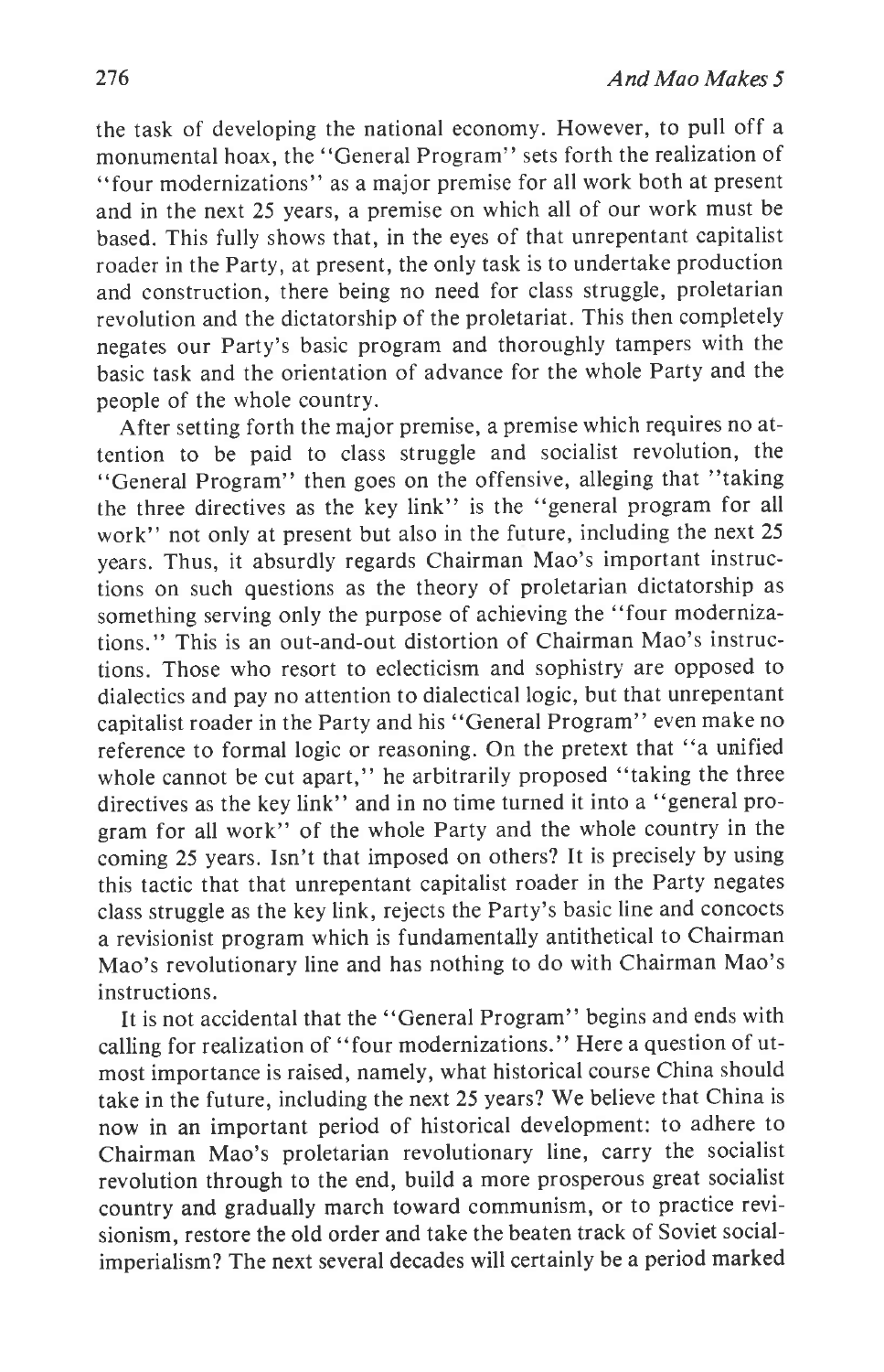by a violent struggle between the two roads and two kinds of future. For the sake of the basic interests of the Chinese people and the people of the world, we must fight for the first kind of future and against the second. The Party's basic line is the only correct line for achieving this goal, a lifeline of the proletariat and the revolutionary people. That is why Chairman Mao has time and again pointed out: "Never forget classes and class struggle" and "we must remind ourself of" the Party's basic line "every year, every month and every day." Since that unrepentant capitalist roader in the Party substitutes "taking the three directives as the key link" for the Party's basic line and negates class struggle as the key link, he naturally wants to have the second kind of future and opposes the first. As a matter of fact, his so-called realization of "four modernizations" is nothing but a blueprint for all-round restoration of capitalism. Against this revisionist line our whole Party, whole army and the people of the whole country must of course wage a tit-for-tat struggle.

#### II.

Does "taking the three directives as the key link" really include the study of the theory on proletarian dictatorship? It is entirely false and deceptive. People need only to take a look at how the "General Program" distorts and opposes Chairman Mao's instruction on the question of the theory of proletarian dictatorship to be able to understand the tricks played by the revisionists.

Toward the end of 1974, Chairman Mao issued an important instruction on the question of theory, pointing out: "Why did Lenin speak of exercising dictatorship over the bourgeoisie? It is essential to make this question clear. Lack of clarity on this question will lead to revisionism. This should be made known to the whole nation." Speaking of the socialist system, Chairman Mao said: "In a word, China is a socialist country. Before liberation she was more or less the same as a capitalist country. Even now she practices an eight-grade wage system, distribution to each according to his work and exchange through money, and in all this is scarcely different from the old society. What is different is that the system of ownership has been changed." Chairman Mao pointed out: "Our country at present practices a commodity system; the wage system is unequal, too, as in the eight-grade wage scale, and so forth. These can only be restricted under the dictatorship of the proletariat. So if people like Lin Piao come to power, it will be quite easy for them to rig up the capitalist system. Therefore, we should read more Marxist-Leninist works." The main feature of these instructions of Chairman Mao's is to emphasize the necessity and importance of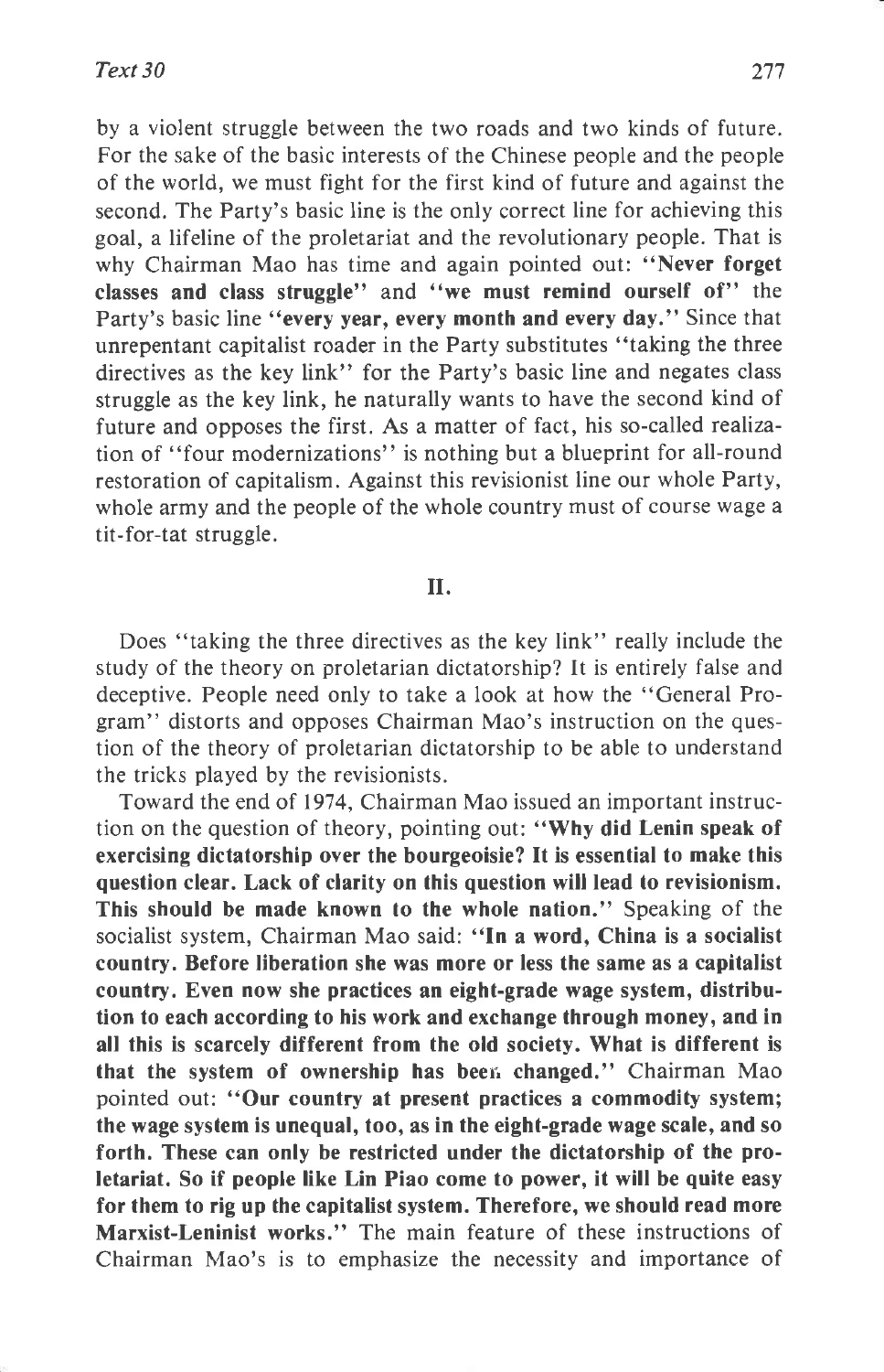restricting bourgeois rights in combatting and preventing revisionism, further pointing out to us the orientation of continuing the revolution both in the superstructure and in the economic base under the dictatorship of the proletariat. However, what does the "General Program" say about the instruction on the question of theory? It completely casts aside the main theme of Chairman Mao's instruction, namely, the question of restricting bourgeois rights, and even does not say one word about it. The question of bourgeois rights being the soil and conditions engendering a new bourgeoisie, the question of revisionism as the main danger, the question of struggle between the two lines in the Party, and the question of dealing with capitalist roaders—all these disappear out of sight in the "General Program." This clearly shows that the socalled "taking the three directives as the key link" is solely aimed at twisting and abolishing Chairman Mao's instruction on the question of theory, the theory of proletarian dictatorship.

Abolishing the actual content of the theory on proletarian dictatorship reveals the bourgeois nature of capitalist roaders. Chairman Mao, hitting the nail on the head, pointed out recently: "With the socialist revolution they themselves come under fire. At the time of the<br>cooperative transformation of agriculture there were people in the Party who opposed it, and when it comes to criticizing bourgeois rights they resent it. You are making the socialist revolution, and yet don't know where the bourgeoisie is. It is right in the Communiust Par-<br>ty—those in power taking the capitalist road. The capitalist roaders are still on the capitalist road." This Marxist-Leninist viewpoint of Chairman Mao's profoundly points out the errors in line committed by that unrepentant capitalist roader in the Party and the ideological origin and class root-causes of the Right deviationist wind to reverse verdicts stirred up by him. It is precisely because that unrepentant capitalist roader in the Party is afraid that the socialist revolution may cause him to come under fire, restrict the bourgeois rights they like and affect their<br>bourgeois stand and world outlook that he cannot wait to dish up "taking the three directives as the key link," oppose taking class struggle as the key link, distort and tamper with Chairman Mao's instruction on the question of theory, and advocate the theory of the dying out of class struggle in order to protect the interests of the bourgeoisie both inside and outside the Party. Confronted with the Marxist revolutionary edge<br>and afraid that their class would soon die out, those who hang up the signboard of "communists" but who actually represent the interests of the bourgeoisie always try by all possible means to distort and castrate the revolutionary content of Marxism, blunt its revolutionary edge, and make it suit the needs of the bourgeoisie. Is this not what that unrepentant capitalist roader in the Party and his "General Program" have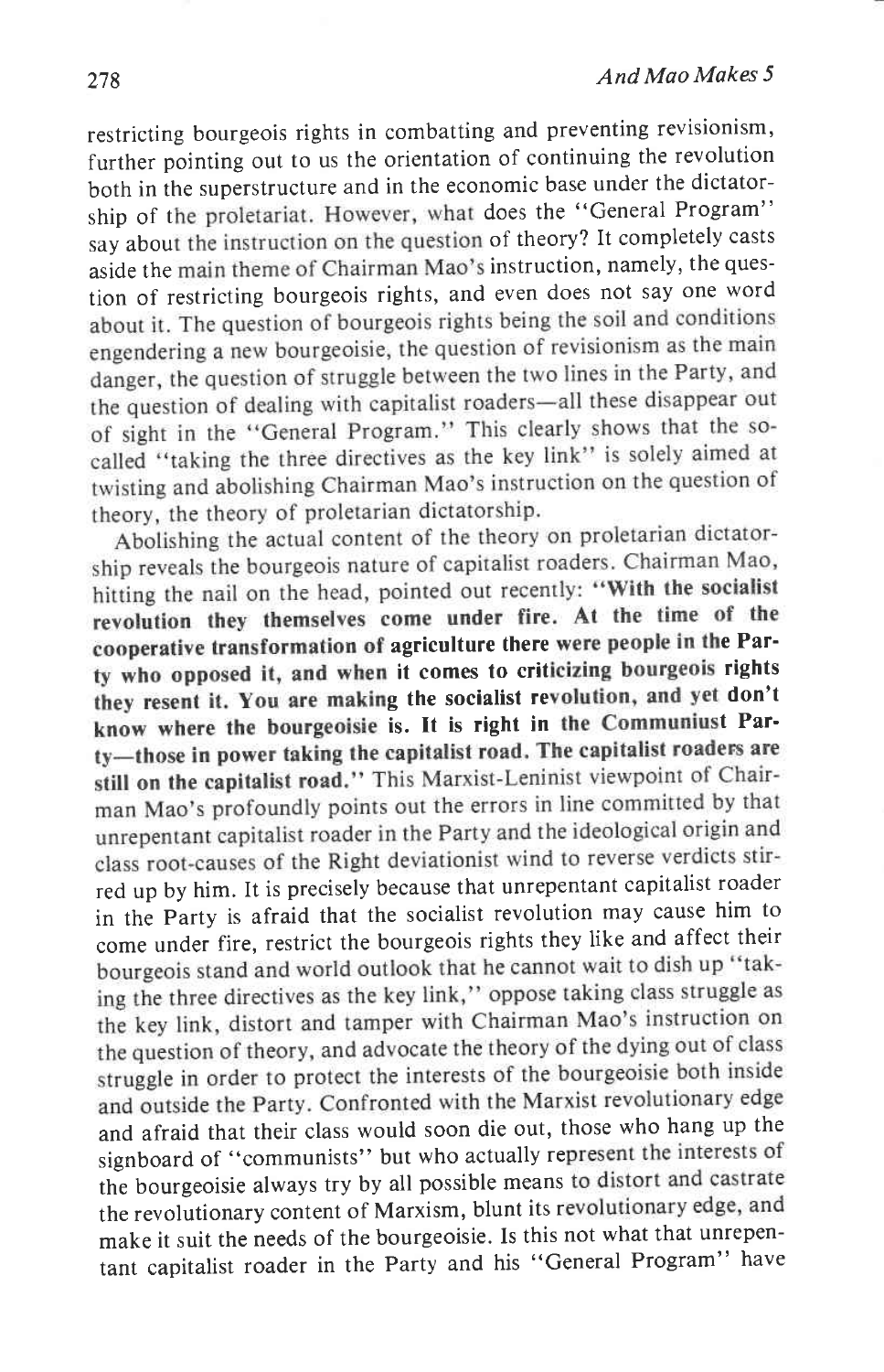#### done?

Do things stop here? No. Those who reject taking class struggle as the key link and advocate the theory of the dying out of class struggle have always wanted to "put out" only the proletarian struggle against the bourgeoisie and not the bourgeois offensives against the proletariat. The fact that while opposing class struggle, the "General Program" fiercely attacks the proletariat shows more than anything else this characteristic of class struggle.

Our Party's basic theory and basic practice tell us: The principal contradiction throughout the historical period of socialism is the contradiction between the proletariat and the bourgeoisie, the main danger is revisionism, the subject of revolution is the bourgeoisie, and the target is persons in power in the Party taking the capitalist road. But what does the "General Program" say about this? Hoisting the banner of opposing the ultra-"Left," it says that the main problem at present is that some "class enemies who oppose Marxism inherit the mantle from Lin Piao, always take over our revolutionary slogans and then distort and emasculate them," that they "throw the good cadres of the Party and advanced model personalities off the stage." It even alleges that "this struggle is the concentrated expression of the present struggle between the two classes, two roads and two lines."

The "General Program" here uses the term "class enemies who oppose Marxism," but deliberately covers up its class content. To whom does it allude? The capitalist roaders in the Party? No. Not only is the "General Program" as silent about the concept of capitalist roaders in the Party as Ah Q is about the scabs on his head, but it also forbids others to refer to it. Does it allude to landlords, rich peasants, counterrevolutionaries, bad elements, and old and new bourgeois elements? No, either. Because the "General Program" explains clearly that these people are not included in the concept "class enemies who oppose Marxism." In fact, judging by the fact that they regard persisting in class struggle as the key link as going against "taking the three directives as the key," this "unified whole which cannot be cut apart," "class enemies" who "emasculate revolutionary slogans" are those Chinese Communists who adhere to Chairman Mao's proletarian revolutionary line, Marxists who persevere in taking class struggle as the key link. Taking a bourgeois reactionary stand, they brand all revolutionary people who persist in exercising proletarian dictatorship over the bourgeoisie as "class enemies." They do so both in writing and in practice. They describe Lin Piao's ultra-Right revisionist line as ultra-"Left." In this way, they can use such phrases as "inheriting Lin Piao's mantle" to attack all revolutionary people who criticize revisionism, i.e., Right opportunism, denounce the Great Proletarian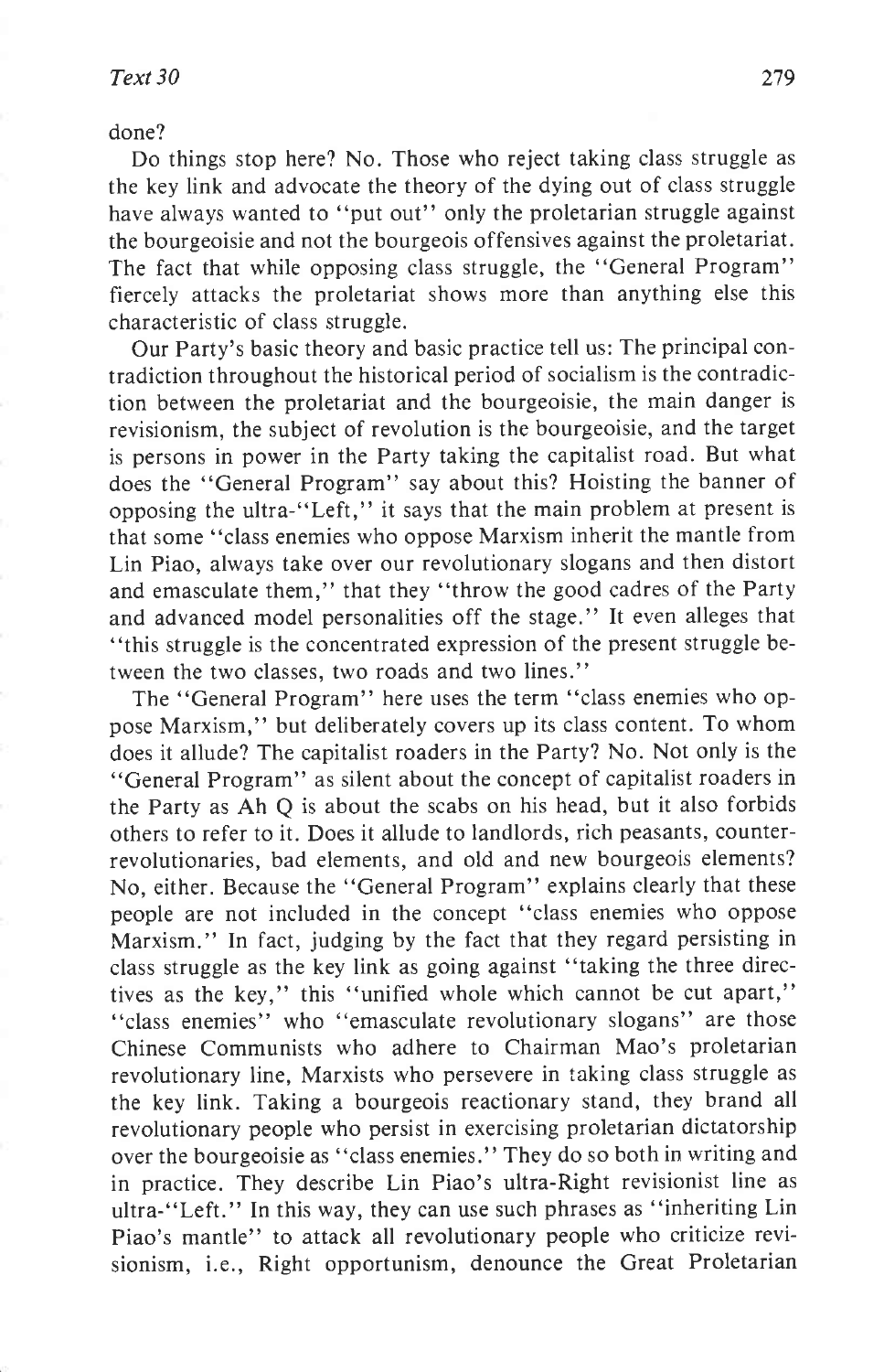Cultural Revolution and the movement to criticize Lin Piao and Confucius, and take the revisionist line of Liu Shao-chi and Lin Piao as treasure. The so-called "inheriting Lin Piao's mantle" (and not a bit inheriting Liu Shao-chi's mantle!) and " taking over our revolutionary slogans, distorting and emasculating them"-this Hu Feng-type rhetoric can be appreciated by the new landlords, rich peasants, counter-revolutionaries, bad elements, old and new bourgeois elements, by unrepentant capitalist roaders and people who want to reverse the verdicts of the Great Proletarian Cultural Revolution and settle scores with it. It delights them because these are the words in their hearts they want to express.

The "General Program" also attacks class struggle and the struggle between the two lines, alleging that they "throw our Party's fine cadres and advanced model personalities off the stage." This is sheer fabrication and slander. That unrepentant capitalist roader in the Party once said: "Proper policies must be implemented for old workers and experienced cadres because once a movement starts it often hurts them." Those words said in the "General Program" are copied from here. The phrase "once a movement starts" applies to all the important line struggles waged by our Party in the past, and all these struggles are totally negated. It may be asked: Is it true that from criticizing Chen Tu-hsiu, Li Li-san, Chu Chiu-pai, Lo Chang-lung, Wang Ming and Chang Kuo-tao to criticizing Kao Kang, Peng Te-hua, Liu Shao-chi and Lin Piao, "once a movement starts," all experienced cadres and old workers were "hurt." Did they all "throw the Party's fine cadres and advanced model personalities off the stage"? Is this not a distortion of and slander against the series of political movements carried out by our Party under Chairman Mao's leadership, including the Great Cultural Revolution? Here, the "General Program" completely lays bare its reactionary features by pointing the spearhead at Chairman Mao and his proletarian revolutionary line. We say: "Once the movement starts," it is bound to "hurt" people. But people it "often hurts" are not experienced old cadres and workers, but those "old" chieftains of the revisionist line and the erroneous line they push. If we did not wage struggle against their erroneous line, our Party would not have developed nor led the people of the whole nation to triumphantly enter the socialist revolution from the democratic revolution, and we would not have been able to continue our advance toward communism. It is precisely because "once a movement starts" it will "hurt" the revisionist line that the unrepentant capitalist roaders in the Party feel sad about this and want to reyerse the verdicts and re-write our Party's history. However, this can only be sheer wishful thinking!

That unrepentant capitalist roader in the Party frantically tries to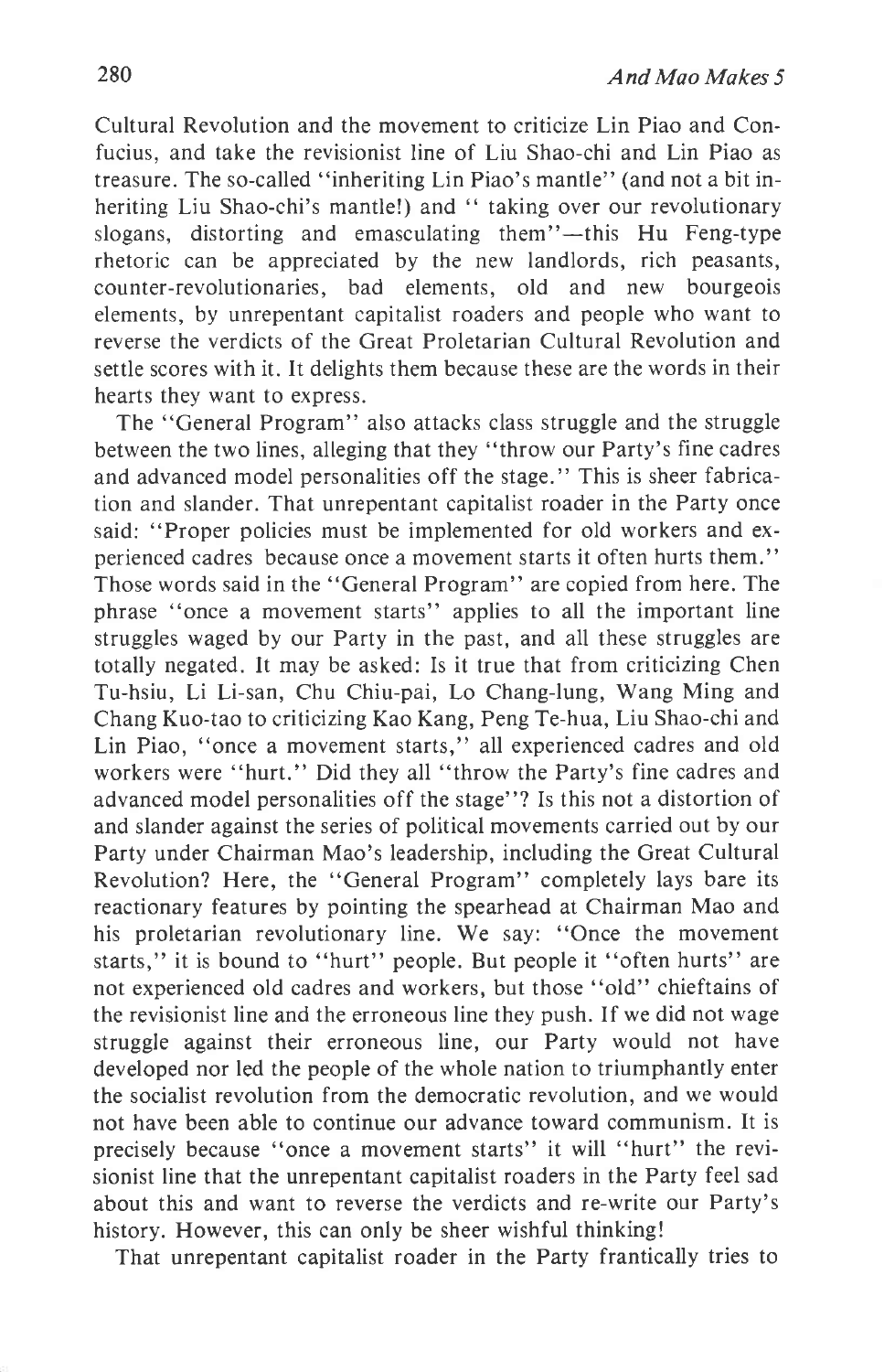reverse the verdicts of the Great Proletarian Cultural Revolution and settle scores with it, and to carry out restorationist activities in all spheres by his "taking the three directives as the key link." He repeatedly clamors for "readjustment." How to "readjust"? The "General Program" says clearly: It is necessary to "readjust work in all fields" by "taking the three directives as the key link." "Readjustment is needed in industry, agriculture, communications and transport, finance and trade, science and technology, culture, education and health, literature and art, the army and also the Party." My goodness, nine major "readjustments"! From the economic base to the superstructure, from within the Party to outside it, from the localities to the center, everything is bad and must be "readjusted," and not a bit or drop should be allowed to escape from the net. We also say that certain work in certain fields should be readjusted, but that is aimed at further implementing Chairman Mao's revolutionary line, principles and policies, and at doing our work better. What, then, is the all-inclusive "readjustment" which that unrepentant capitalist roader in the Party wants to carry out? Through the struggle to beat back the Right deviationist wind to reverse verdicts in such fields as education, science and technology, literature and art, and health, we have seen very clearly that he wants to use "readjustment" to reverse the verdicts of the Cultural Revolution and settle accounts with it and to go back to the revisionist line of Liu Shao-chi and Lin Piao. In calling for an all-round "readjustment," he actually wants to launch an all-out counter-attack in revenge, that is, to restore capitalism in an all-round way.

If, as the "General Program" says, some people "practice revisionism by hoisting the banner of anti-revisionism and carry out restoration by hoisting the banner of anti-restoration," that is no more than a self-portrait of that unrepentant capitalist roader in the Party and of his "General Program" of "taking the three directives as the key link."

## III.

On the question of relationship between politics and economics and between revolution and production, the "General Program" also grossly distorts and tampers with Chairman Mao's instructions. Making no mention of class struggle and socialist revolution in the economic sphere, it draws the development of the national economy into the orbit of the revisionist theory of productive forces.

As we all know, although the socialist transformation of the system of ownership of the means of production has been in the main completed in our country it has not been fully finished. Even in those sec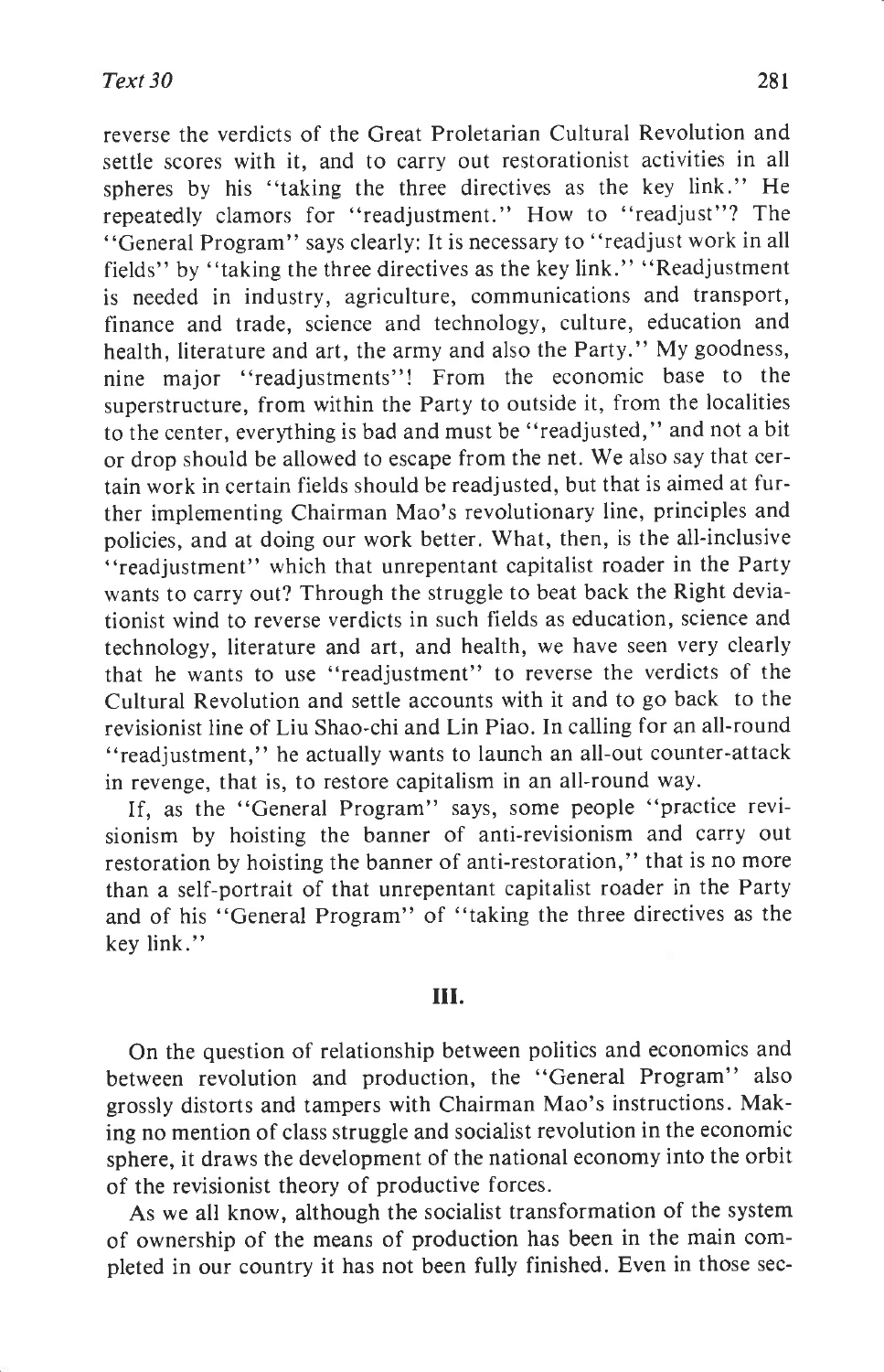tors where socialist transformation has been carried out, a fierce struggle between transformation and anti-transformation and between restoration and anti-restoration is still present. In respect to relations between men and distribution, there is still the question of continuing to deepen the socialist revolution. Therefore, while carrying out socialist construction, we must strive to solve various problems in the relations of production and do a good job of revolution in the superstructure. This means that we must grasp class struggle as the key link, grasp revolution and promote production. Because it is opposed to the correct policy of "grasping revolution and promoting production," the "General Program" goes all out to attack the Great Cultural Revolution by saying that since it was started, "attention has been paid only to politics but not to economics, only to revolution but not to production. Anyone who mentions the need to grasp production and do a good job of economic construction would be accused of promoting 'the theory of productive forces'and practicing revisionism." Such an attack precisely exposes the reactionary stand of the "General Program" in upholding the revisionist theory of productive forces.

Since the Great Proletarian Cultural Revolution began, the revolutionary masses have applied Marxism-Leninism-Mao Tsetung Thought to revolutionary mass criticism of the revisionist line of Liu Shao-chi and Lin Piao, including the criticism of the theory of productive forces peddled by them. Such mass criticism is a class struggle waged by the proletariat to smash capitalist restoration. This is what the "General Program" slanders as "attention has been paid only to politics but not to economics, only to revolution but not to production." However, many living facts show that the Great Proletarian Cultural Revolution is a strong motive force in the development of China's productive forces. Mass criticism of the revisionist line and the theory of productive forces has promoted the substantial development of socialist production and produced solid fruits. Is it right for the masses of people to label Liu Shao-chi and Lin Piao and their like as "revisionists" and "promoters of the theory of productive forces"? Absolutely right! These two labels are quite appropriate and should not be removed! Lenin said it well: "The negation of revisionism is aimed at covering up one's own revisionism." The negation of the criticism of the revisionist theory of productive forces by that unrepentant capitalist roader in the Party and by his "General Program" is aimed at inheriting the mantle of Liu Shao-chi and Lin Piao, at continuing to push the counterrevolutionary revisionist line and theory of productive forces.

To say that we pay "attention only to politics but not to economics, only to revolution but not to production" is nothing but to confuse black and white and right and wrong. It may be asked: When the eight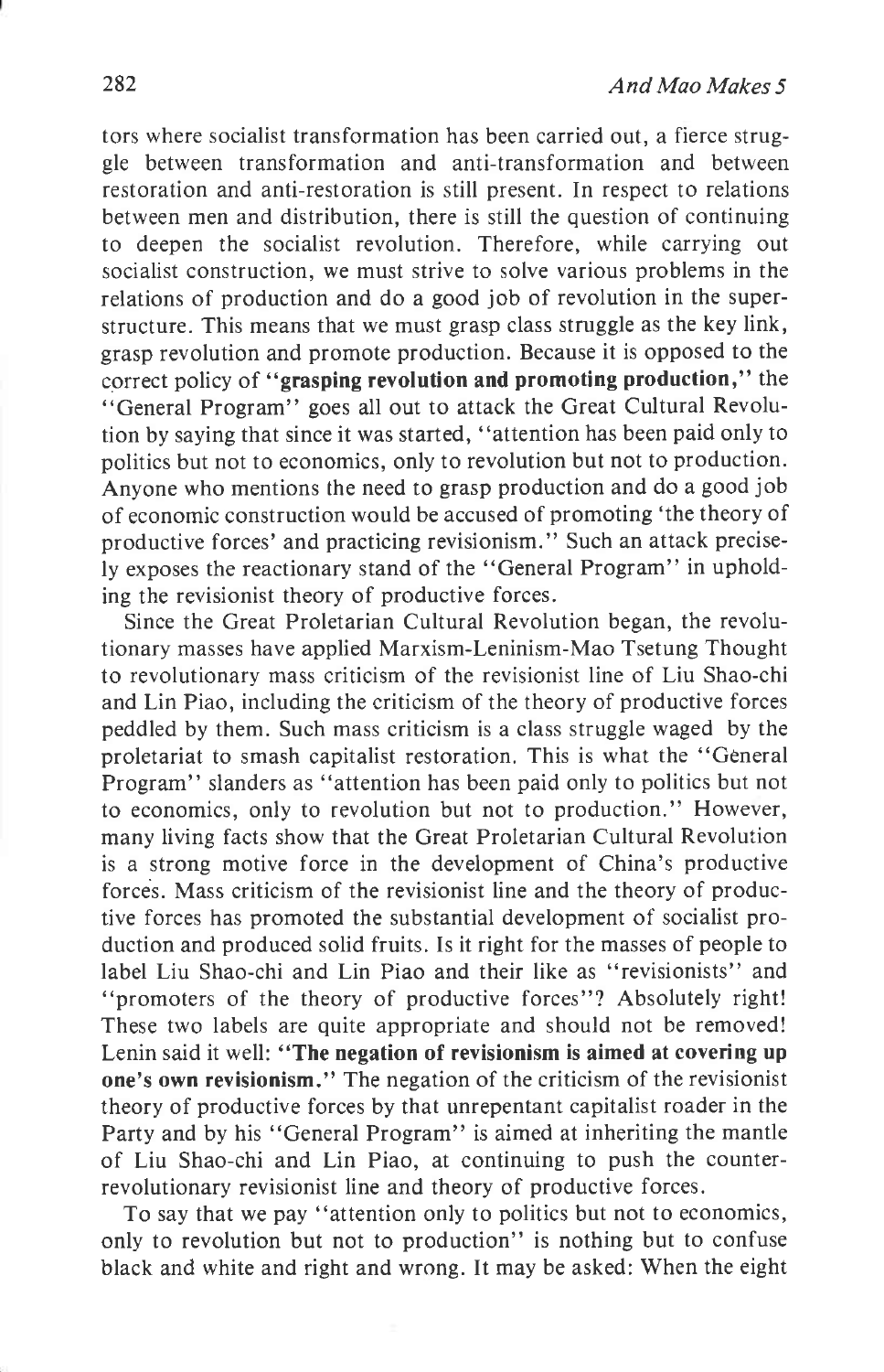hundred million people, by relying on their own efforts, grow their own food and make their own clothing and establish an independent national economic system on the basis of self-reliance, and when they have smashed the economic blockades and blackmail by imperialism and social-imperialism, do they "not pay attention to economics" and "not pay attention to production"? Eating the food grown by the masses of people, wearing the clothes made by the masses of people and living in the houses built by the masses of people and yet uttering such nonsense as "paying no attention to economics and production"—this is virtually a shameless vilification against our Party and the vast massses and cadres battling at the frontline of industrial and agricultural production for a long time!

The difference between Marxism and the revisionist theory of productive forces is not on the question of whether or not it is necessary to grasp production and do a good job in economic construction. Marxism has always attached great importance to the development of productive forces, but it has also held all along that the development of productive forces cannot be separated from the reform of the relations of production and the superstructure, and that only by grasping revolution will it be possible to promote production. And the adjustment in the relations of production will pave the way for the development of productive forces. Man is the most important productive force. As long as proletarian politics is placed in command and man's enthusiasm for socialism is fully aroused under socialist conditions, production will flourish at a swift tempo. But the theory of productive forces does away with class struggle and the socialist revolution in the superstructure and the relations of production. It regards the development of production as the only decisive thing. Such is the crux of the matter. If we, as that unrepentant capitalist roader in the Party advocates, devote ourselves only to production and construction without paying attention to class struggle and revolution and let revisionism prevail and capitalism be restored, then the developed economy, production and "four modernizations" will become material forces oppressing and enslaving the proletariat and the working people. Therefore, after the victory of the October Revolution, Lenin repeatedly reminded the Party and the people that "90 percent of our attention and activities are and should be centered on this basic issue-overthrow the bourgeoisie, establish the proletarian political power, and eliminate all possibilities of capitalist restoration."

When that unreprentant capitalist roader in the Party and his "General Program" so energetically attack others for "paying no attention to economics" and "paying no attention to production," is he really interested in socialist production? No! His only interest is in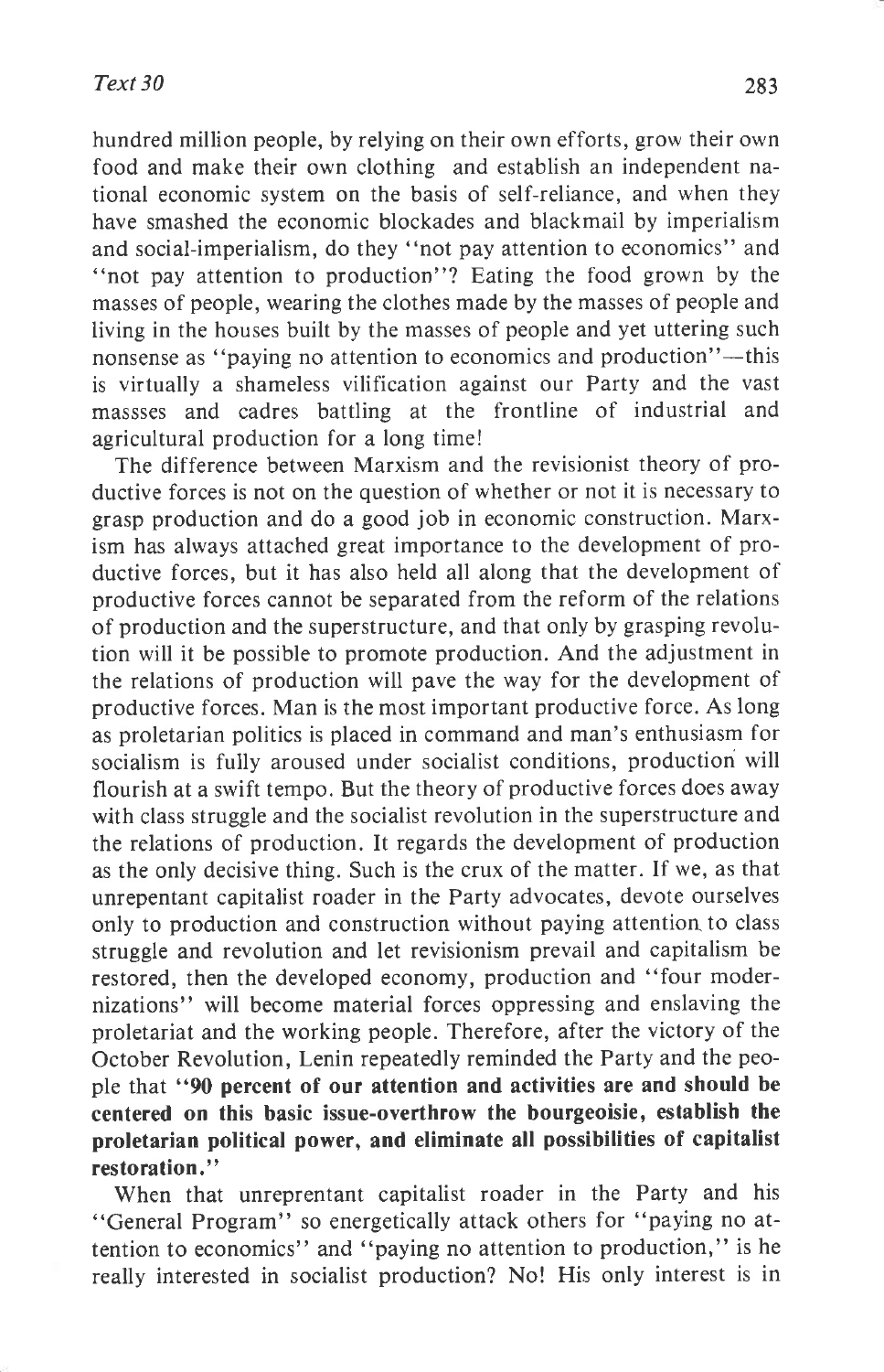capitalist production, in undermining the socialist relations of production and the productive forces. In his eyes, "do a good job in production" is actually intended to restore what belongs to capitalism. This is clearly disclosed in the section of the "General Program" on enterprise management. The "General Program" says: Following the development of production and technology, "rules and regulations will become increasingly strict, demanding that people strictly abide by these rules and regulations." "This is so not only in capitalist society but in socialist society as well, and will be so in the future communist society." These views totally negate the class nature of rules and regulations and ignore the essential difference between socialism and communism, and capitalism. As we know, rules and regulations reflect human relations in production, and have a clear-cut class nature. Rules and regulations of economic sectors in capitalist society oppress and fleece the working class and the laboring people. We are a socialist country, whose masters are the working class and laboring people. We are in favor of relying on the working class and the laboring people in setting up rules and regulations suited to the development of socialist economy. We oppose anarchy, and also object to "Control, restriction and repression" of the workers and laboring people by exercising bourgeois dictatorship. The "Constitution of the Anshan Iron and Steel Company," personally approved by Chairman Mao, embodies the basic principles that should be followed by the rules and regulations of socialist enterprises. Yet the "General Program" says nothing about this but, instead, cries for the need to set up "increasingly strict" rules and regulations. The rules and regulations in the economic sectors of capitalism are indeed very strict and rigorous. The time workers spend in the toilet also has to be taken into account, and they will be punished in various ways if they exceed the time-limit allowed. But the "Ceneral Program" looks upon such rules and regulations as above-class, abovetime things, claiming that this is so not only in capitalist society but also in socialist and communist societies. If this is not a call for restoring capitalism, what is it? If it is not a call for a dictatorship over the working class and the laboring people, what is it? If we link this to other words and deeds of that unrepentant capitalist roader in the Party, we can see even more clearly that the reason why he proposes "taking the three directives as the key link" and regards development of the national economy also a "key link" is that he wants to implement his revisionist line of "disregarding the distinction between the white cat and the black cat" and disregarding the difference between imperialism and Marxism, a line which actually wants capitalism and not socialism.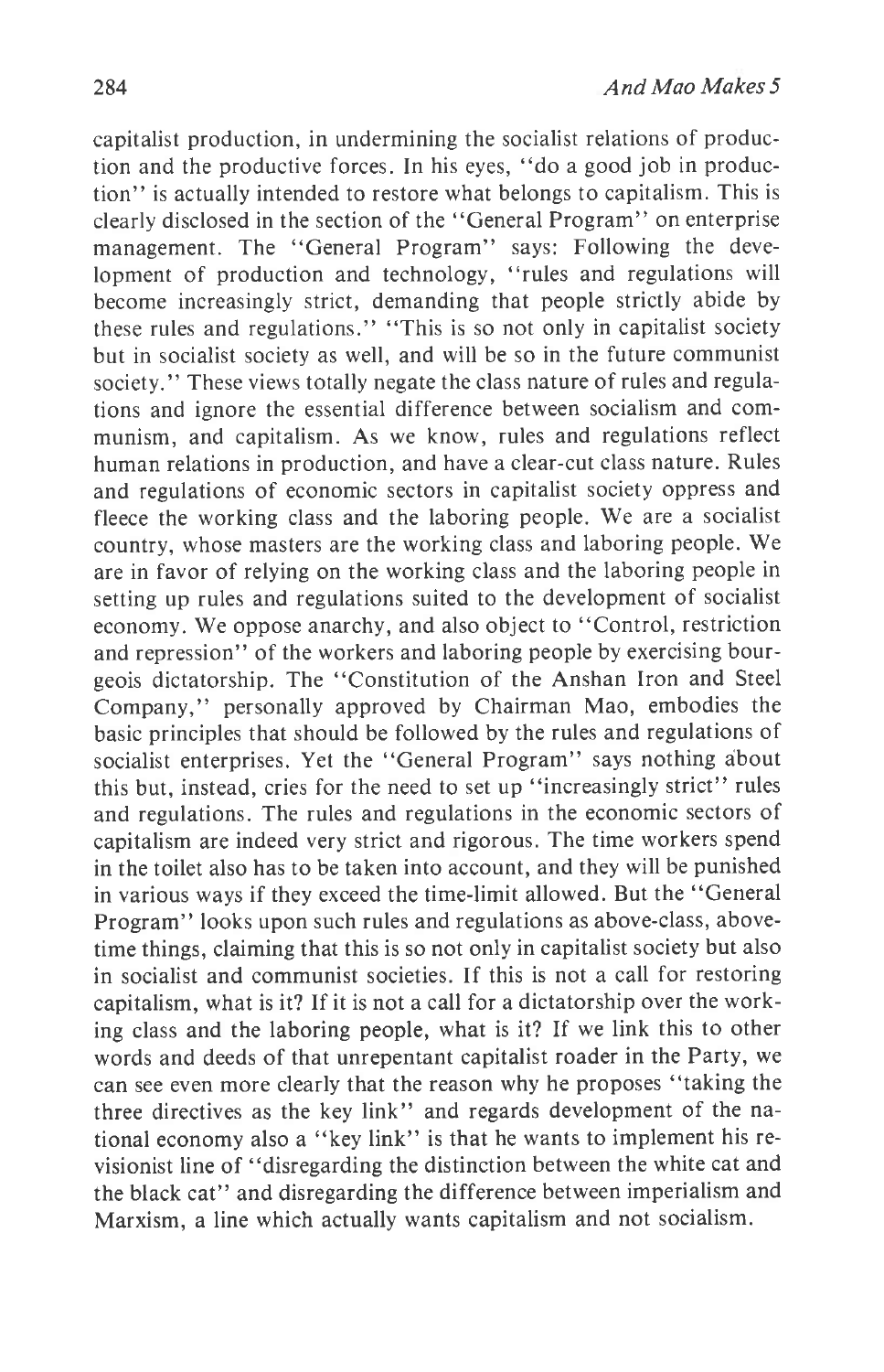"Taking the three directives as the key link" is couched in Marxist phrases and concocted by an eclectical sleight of hand. It is <sup>a</sup> hypocritical and reactionary revisionist program. The "General Program," as a means of publicizing "taking the three directives as the key link," also reflects this characteristic. It is a big hodgepodge which is very poor theoretically, very bad in tactics, fragmentary, confusing in logic and contradictory in ideology. But it helps us further understand and criticize the reactionary essence of "taking the three directives as the key link. " On this point, it is valuable teaching material by negative example,

To criticize in depth "taking the three directives as the key link" is of tremendous significance to us in upholding Marxism, and combatting revisionism, sticking to socialism and opposing capitalism. A political program can be a long thesis or a simple general outline. But, be it <sup>a</sup> long thesis or a short outline, it invariably involves the principled question of whether to practice Marxism or revisionism, including the question of whether to keep to or oppose the theoretical basis of a proletarian political party. The teachers of proletarian revolution have always attached major importance to the principled nature and purity of the proletarian political program, always adopted a clear-cut stand in uncompromising struggles against all kinds of opportunist and revisionist programs, deeply and thoroughly criticized them politically and ideologically, and pointed out the correct direction for the revolutionary cause of the proletariat. When criticizing The Gotha Program, Marx said: "It is my duty not to give recognition, even by diplomatic silence, to what in my opinion is a thoroughly objectionable program that demoralizes the party." The moment the opportunist Duhring emerged to oppose the Party's theoretical basis, Engels intended to criticize him, and with Marx's support, he determinedly "put everything aside to deal with this nuisance-Duhring."

On the question regarding the theoretical basis of Marxism, we must adopt a serious, militant attitude. This is because the mistaken views or slogans on the question of theoretical basis will often lead to thoroughly betraying Marxism, to the evil path of revisionism. When Khrushchev put forward the revisionist line of "peaceful transition," Chairman Mao sharply pointed out: "Is the October Revolution still good? Can it still be taken as a model for all other countries? Khrushchev's report delivered at the 20th Congress of the Soviet Com' munist Party said that political power could be seized through the parliamentary road. This means that other countries need not learn from the October Revolution. Once this door is open, Leninism will be